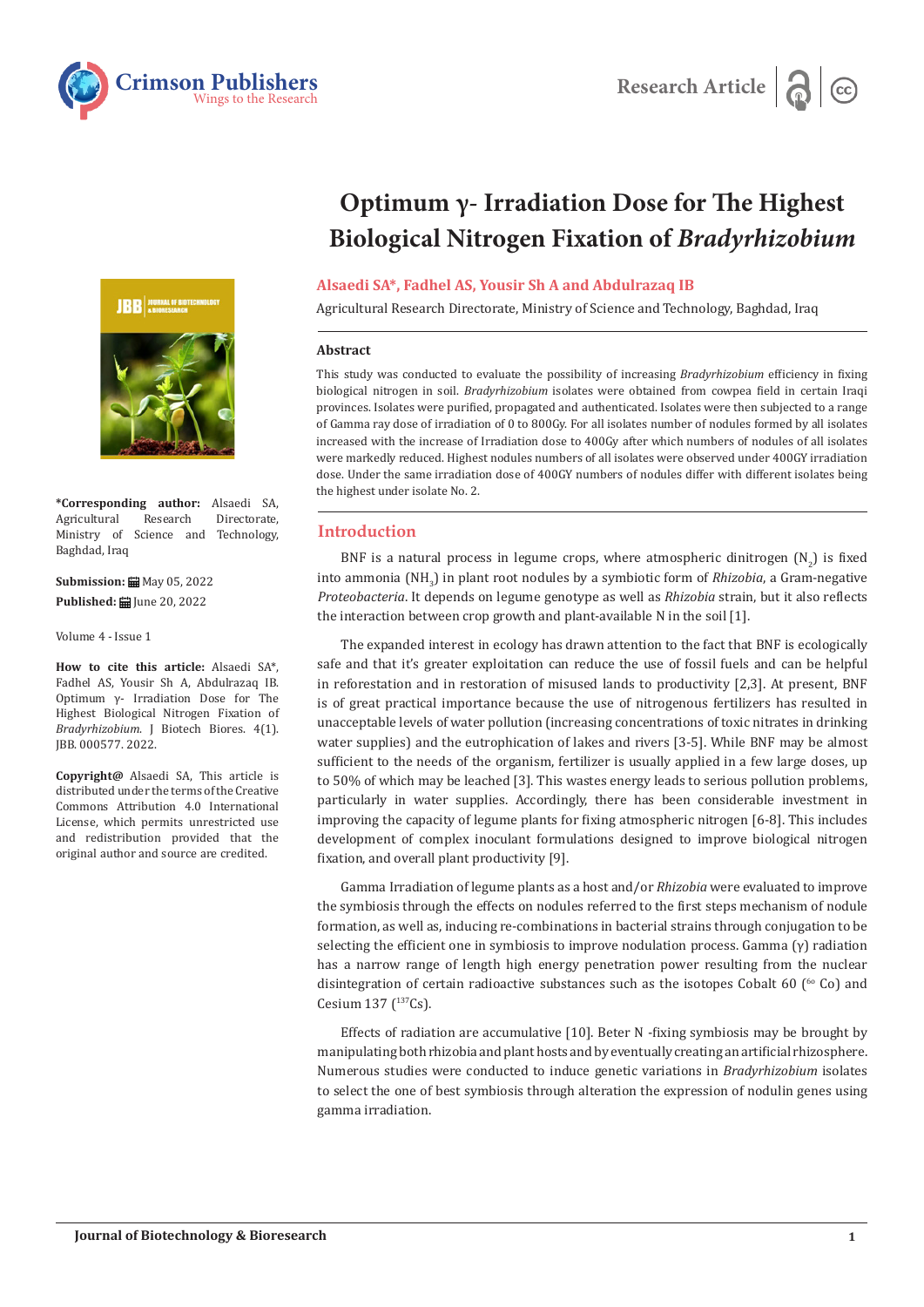Therefore, this study was conducted to determine dose response curve of Gram-positive *Bradyrhizobia* isolates obtained from cowpea root in the field of Iraqi southern provinces. Gamma irradiation dose response curve of selected isolates will be utilized to determine the optimum Gamma Irradiation dose for the most efficient BNF of *Bradyrhizobium* isolate.

## **Methods**

## **Collection of nodules**

Cowpea root nodules were collected from different field sites in governorates in Iraq, belonging to the most important cowpea production area in Iraq (Basrah, Mysan and Al Anbar). Nodules were obtained and transferred into nodules collection vials as it was described by [11]. The vials were labeled and were stored at 4±1 o C for short-term storage.

## **Bacterial isolates**

Nodules were surface sterilized in series of surfactants in laminar air flow cabinet by immersing in 95% v/v ethanol for 10 seconds. Followed by 30% v/v solution of sodium hypochlorite for 4min and then rinsed with sterile water. After that, they were placed in 3% v/v hydrogen peroxide followed by 5 times rinse in sterile water. The sterilized nodules were crashed with sterilized glass rod putting 1ml sterilized distilled water in petri-dish. Furthermore, the nodule suspension was streak inoculated on Yeast Mannitol Agar  $(YMA)$  [12] and incubated at 28 °C. Single colonies were selected and streaked onto YMA slant and kept at  $4\pm 1$  °C for short term storage with subculturing every 4 month. Long term storage was made by storing the culture broth in  $10\%$  glycerol at -20 °C [13].

## **Culture of cowpea rhizobium on YMA-CR media**

Different native cowpea rhizobium isolates were obtained from the cowpea root nodules collected from the respective sites were cultured by streak on YMA-CR medium under aseptic conditions. All the plates were labeled and incubated at  $28 °C$  in inverted position and left for bacterial growth for 7 to 10 days in incubator, morphology of colony, nature of bacterial colony with Congo Red and shape and size of bacteria were observed for all isolates.

#### **Authentication of isolates by infection tests**

Isolates obtained from the cowpea root nodules were authenticated as the cowpea rhizobium, the microsymbiont of cowpea. That is by examining their ability to infect cowpea roots to stimulate the root nodulation. Infection test was performed in sterile sand soil [14,15]. Sand was autoclaved for 3 times at 15 lbs  $(121 \text{ °C})$  for 20 minutes. Sterilized seeds of cowpea local cultivars were inoculated with 8 days old liquid of different bacterial isolates inocula prepared on Yeast Extract Mannitol Broth (YMB). The inoculated and uninoculated cowpea plants were grown for 4-5 weeks and examined the nodulation on their roots in both inoculated and uninoculated plants.

## **Yeast manitol agar-bromothymol blue (YMA-BTB) reaction**

All authenticated cowpea rhizobia cells, single bacterial colonies from the pure culture of all isolates were streaked on the plates containing YMA with 2.5ml per liter of 1.0% alcoholic bromothymol blue (YMA-BTB). Then, the plates were labeled and incubated at 28  $\degree$ C. The authenticity of each isolate was detected for 10 days incubation period, with observation for color of the dye indicator on the plates [12]. Fast growing rhizobia changed color of dye indicator to yellow while slow growing rhizobia turned the dye indicator to blue.

#### **Preparation of liquid cowpea rhizobium inocula**

Cowpea Rhizobium isolates was maintained in liquid medium i.e., Yeast Extract Mannitol Broth (YMB) for inoculation on cowpea. YMB was prepared according to Vincent [16]. Five ml of YMB was dispensed on conical flasks and sealed with aluminum foil and autoclaved. The autoclaved YMB flasks were then inoculated with cowpea rhizobium isolates, maintaining two replicates for each isolate. The cowpea rhizobium colonies from the YMA slants were transferred to the YMB flasks by sterilized inoculation lop. All activities were performed in laminar air flow cabinet. The inoculated YMB flasks were then incubated at 28  $\degree$ C for 7 days in horizontal shaker with 120rpm of rotation frequency.

#### **Gamma irradiation of cowpea rhizobium isolates**

This part of the work has been done in March 2015, at the laboratories of Soil and fertility department-IAEA / Vienna, Austria in Siebersdorf. The wild type of cowpea rhizobium isolate was inoculated into 40ml YMB until turbidity (OD600) reached 0.15 approximately  $(10^{\circ}$ CFUs/ml). The bacterial suspensions were then irradiated at 0, 50, 200, 400 and 800Gy respectively. Irradiation was done at IAEA laboratories (Seibersdorf), using a cobalt -60 source (Dose rate 2Gy/Sec.).

#### **Mutant/s efficiency evaluation**

Soil sand mixture was Autoclaved for 30 minutes at  $121$  °C. Five seeds, previously one hour soaked in water, of cowpea were planted in each pot. 100mL of specified inoculant were added per pot. Each inoculant was replicated 3 times in randomized complete block design. After emergence plants were thinned to just 2 plants per pot. Phosphorus in 10mg per Kg soil sand mixture was added to each pot. Plants were grown for six weeks in a green house at 20±1 °C day temperature and  $16\pm1$  °C for 10 hours night.

#### **Preparation of bacterial cell suspension**

Suspension was prepared using Yeast Extract Mannitol Broth (YMB). Five hundred milliliters of this broth were prepared and autoclaved for 20 minutes at 121 °C. Colonies from each irradiated isolates with (0, 50, 200, 400 and 800Gy) were incubated on Agar for 24hr. of these inoculants enough were transferred to Yeast Extract Mannitol Broth (YMB) and incubated for 5 days in shaker incubator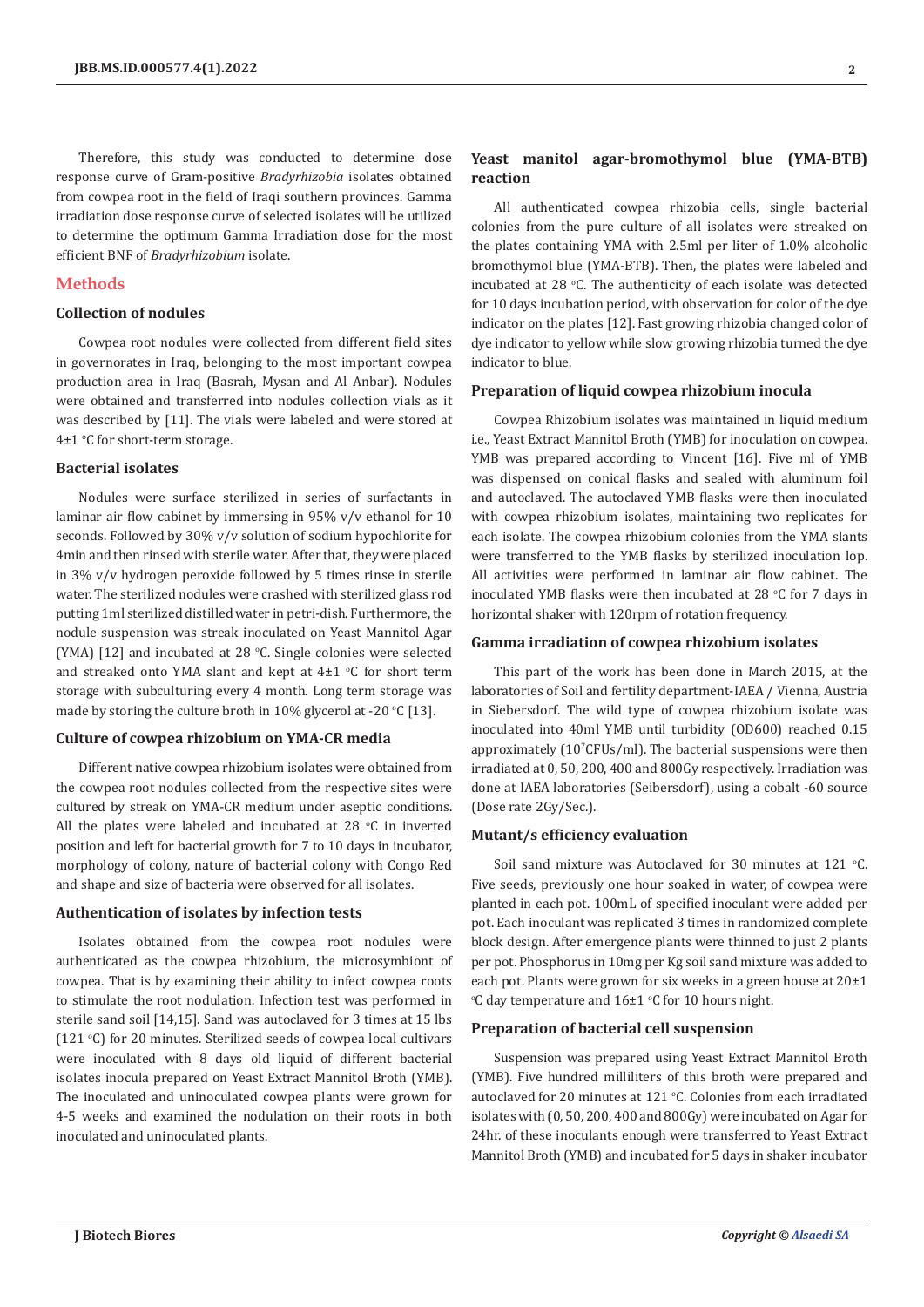**3**

at 28 °C until growth reached the log phase at which turbidity at OD600 was 0.451. At this turbidity level there was approximately  $6.0x10<sup>s</sup>$  CFUs/ml.

## **Plant harvesting**

Plant root of each treatment were obtained by removing soil particle by light stream of water. Water on Plant roots was removed by soft tissue and number of nodules was calculated.

## **Results and Discussion**

## **Authentication test**

The cowpea rhizobium bacterial isolates isolated from 3 Governorates in Iraq, were tested to identify their nodulation ability. Isolated bacteria were authenticated in nodulating cowpea, their original host plant, confirming their symbiotic status.

#### **Bromothymol blue reaction**

Bromothymol blue technique is used in bacteriology as a pH indicator in the agar, it changes to yellow in case of acid production or changes to deep blue in case of alkalization. This colorant is essentially used to differentiate Rhizobia, especially *Bradyrhizobium*

**Table 1:** Characteristics of soil from Siebersdorf/ Austria used in the study.

which is Alkaline in reaction compared to Rhizobium isolates which is Acidic reaction [17]. The study showed colonies reaction of all the cowpea rhizobia on Bromothymol Blue (BTB) agar plates are slow growing group *(Bradyrhizobium spp.)*.

## **Colony characteristics and growth response on YMA-CR medium**

The bacterial colonies grown in YMA-CR plates were creamy white to translucent watery, smooth, circular and rose. The bacterial colonies did not absorb red color of Congo red when cultured in dark, which is the characteristic feature of bradyrhizobial colonies [18].

# **Soils of Siebersdorf**

Soils of Siebersdorf (Table 1) used in this study is sandy clay loam soil with organic matter content in the range 5-5.2%. Total nitrogen content is 2.27% with 24.80mg $Kg^{-1}$  soil available P. According to these characteristics the soil is of good fertility level [19]. Adequate N and high plant available P will make this soil is appropriate for BNF process. The soil is also rich in Cation's content due to its high CEC.

| <b>Properties</b>           |             | Unit                                          | <b>Soil Texture</b> |
|-----------------------------|-------------|-----------------------------------------------|---------------------|
| <b>Separations</b>          | Clay        | $\mathrm{gm}\mathrm{K}\mathrm{g}^{\text{-1}}$ | 333                 |
|                             | Silt        |                                               | 151                 |
|                             | Coarse silt |                                               | 106                 |
|                             | Fine sand   |                                               | 179                 |
|                             | Coarse sand |                                               | 231                 |
| pH 1:1                      |             |                                               | 7.95                |
| Total N                     |             | $\%$                                          | 2.27                |
| Total P                     |             | ppm                                           | 1115                |
| Organic matter              |             | $\%$                                          | 5.52                |
| Organic Carbon              |             | $\%$                                          | 3.21                |
| C/N ratio                   |             |                                               | 14.14               |
| $\ensuremath{\mathsf{CEC}}$ |             | $Meq100^{-1}$                                 | 25.38               |
| SAR                         |             |                                               |                     |
| <b>Ion Exchange</b>         | Ca          | Meq 100-1                                     | 22.03               |
|                             | $_{\rm Mg}$ |                                               | 2.78                |
|                             | Na          |                                               | 0.03                |
|                             | $\mathbf K$ |                                               | 0.22                |
|                             | Mn          |                                               | $0.01\,$            |
| S(Ca, Mg, K, Na)            |             |                                               | 25.06               |
| CEC                         |             |                                               | 25.38               |
| S/CEC                       |             | $\%$                                          | 98.74               |

## **Effect of gamma irradiation on cowpea isolates**

## **Effect of γ radiation on number of nodules**

Most efficient isolates of *Bradyrhizobium* subjected to a range of γ-irradiation for inducing genetic variability. Isolates were initially grown in broth then subjected to assigned dose of γ-radiation. Irradiated isolates were transferred to YMA media for propagation. Cowpea seeds were inoculated with each irradiated isolate.

Response of three isolates of *Bradirhizobium* to given dose range of Gamma Irradiation of 0 to 800Gy was given in Figures 1-3. Isolates response was measured by the number of nodules found on plant root.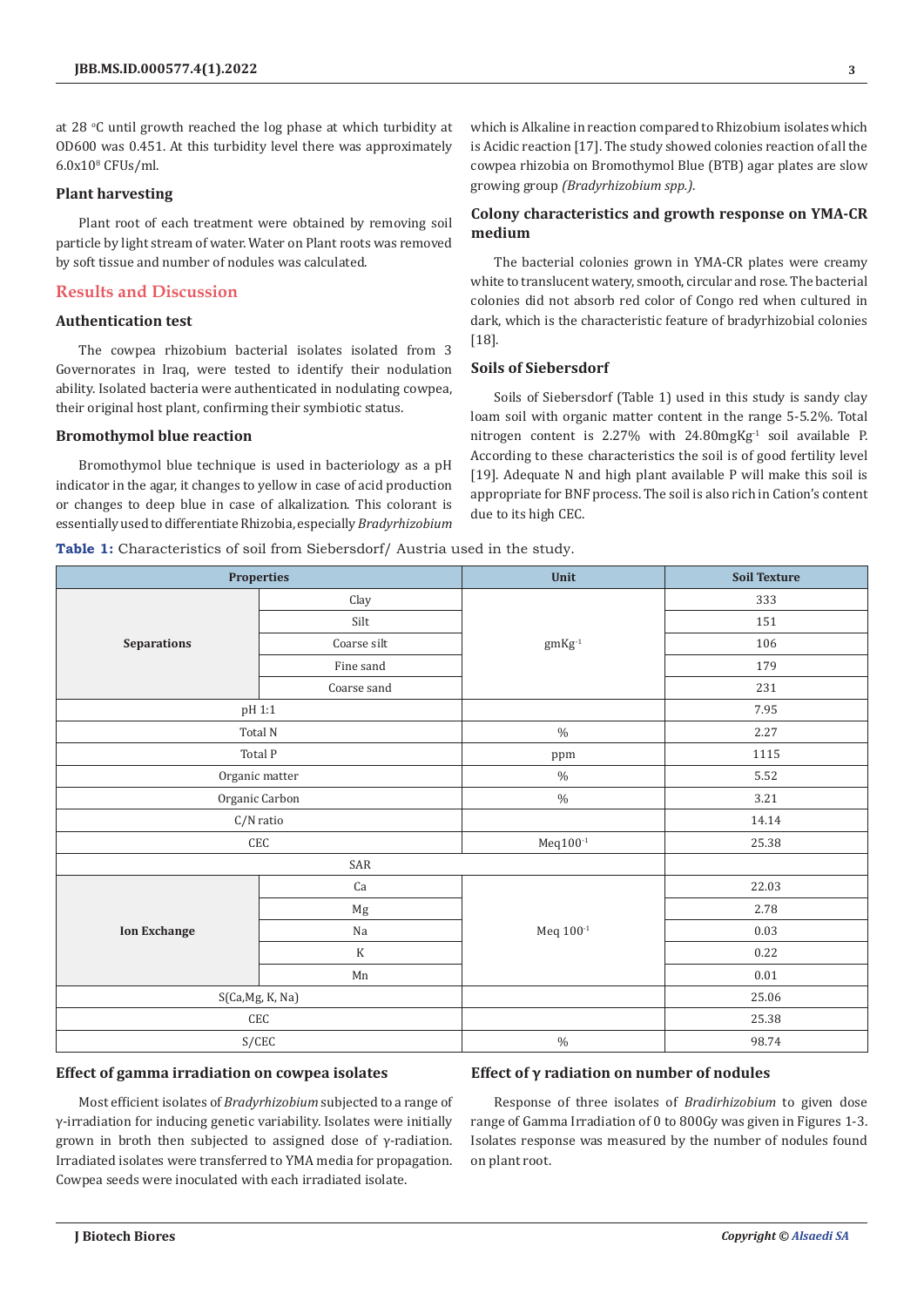

**Figure 1:** Response of *Bradyrhizobium* isolate 1 to a range of γ ray dose.



**Figure 2:** Response of *Bradyrhizobium* isolate 2 to a range of γ ray dose.



**Figure 3:** Response of *Bradyrhizobium* isolate 3 to a range of γ ray dose.

The data clearly showed that number of nodules formed by each isolate was increased with the increase of gamma radiation dose to 400Gy. Accordingly, Gamma dose of 400Gy is the optimum level of Irradiation dose for the most efficient nodulation of the three isolates. At 800Gy dose, number of nodules were markedly reduced under all three isolates which may indicate that this dose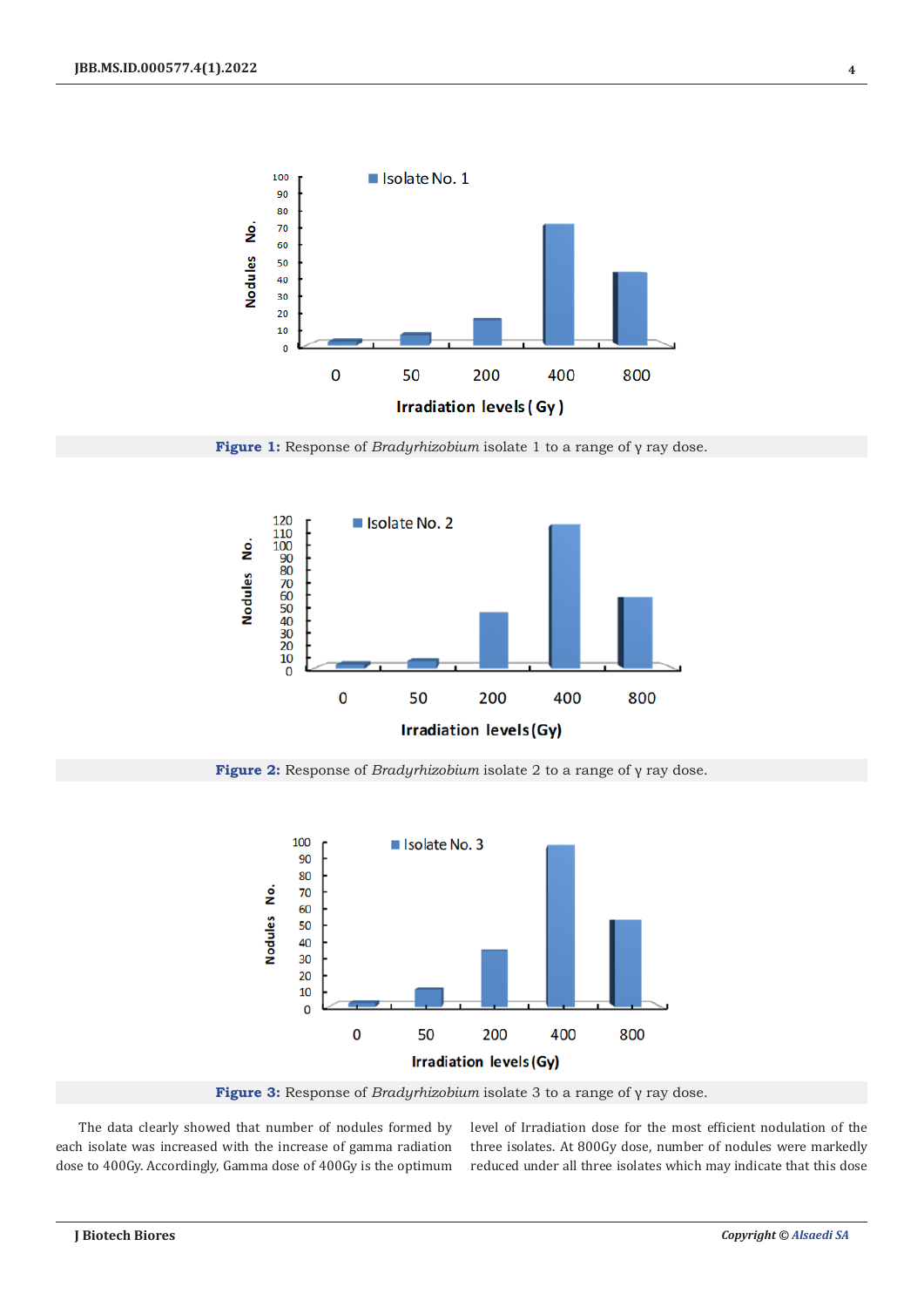of Gamma irradiation is high enough to cause serious damage to isolate cells. These results are in agreement with those of [20-22] who had reported that Gamma Irradiation.

Figure 4 shows number of colonies formed by each isolate subjected to 400Gy dose of Gamma ray. The results clearly showed that number of nodules at the same radiation dose differ with different Isolates. Obviously, Isolate no. 2 showed the highest number of nodules which may indicate that this isolate under the given experimental condition is the most efficient isolate. Accordingly, one may conclude that isolates nodulation efficiency increase with the increase of radiation dose to certain limit after which nodules number will decline. Furthermore, at same irradiation dose numbers of nodules differ with different isolates.



**Figure 4:** Number of Cowpea root nodules formed by 3 *Bradyrhizobium* isolate irradiated with 400Gy γ radiation.

## **Conclusion**

Methodology of using gamma irradiation technique to obtain new bacterial mutant of higher efficiency in fixing atmospheric Nitrogen was established. Gamma ray dose of 400Gy was found to be the optimum irradiation dose for the highest possible BNF efficiency of *Bradirhizobium*.

## **References**

- 1. [Jensen ES, Peoples MB, Hauggaard-Nielsen H \(2009\) Faba bean in](https://www.sciencedirect.com/science/article/abs/pii/S0378429009002755)  [cropping systems. Field Crops Research 115\(3\): 203-216.](https://www.sciencedirect.com/science/article/abs/pii/S0378429009002755)
- 2. Burris RH (1994) Biological nitrogen fixation-past and future. In: Hegazi NA, Fayez M, Monib M (Eds.), Nitrogen fixation with nonlegumes, The American University in Cairo Press, Cairo, Egypt, pp. 1-11.
- 3. Sprent JI, P Sprent (1990) Nitrogen fixing organisms. Pure and applied aspects. Chapman & Hall, London, United Kingdom.
- 4. Al-Sherif EM (1998) Ecological studies on the flora of some aquatic systems in Beni-Suef district. Cairo University (Beni-Suef Branch), Beni-Suef, Egypt.
- 5. Dixon ROD, CT Wheeler (1986) Nitrogen fixation in plants. Thomson Science and Professional.
- 6. [Buttery BR, Park SJ \(1993\) Characterization of some non-fixing mutants](https://cdnsciencepub.com/doi/10.4141/cjps93-128)  of common bean *(Phaseolus vulgaris L.)*[. Canadian J. Plant Science 73:](https://cdnsciencepub.com/doi/10.4141/cjps93-128)  [977-983.](https://cdnsciencepub.com/doi/10.4141/cjps93-128)
- 7. [Hardarson G \(1993\) Methods for enhancing symbiotic nitrogen fixation.](https://link.springer.com/article/10.1007/BF00016329)  [Plant and Soil 152: 1-17.](https://link.springer.com/article/10.1007/BF00016329)
- 8. [Devi MJ, Sinclair TR, Beebe S, Rao IM \(2013\) Comparison of common](https://link.springer.com/article/10.1007/s11104-012-1330-4)  bean *(Phaseolus vulgaris L.)* [genotypes for nitrogen fixation tolerance to](https://link.springer.com/article/10.1007/s11104-012-1330-4)  [soil drying. Plant and Soil 364: 29-37.](https://link.springer.com/article/10.1007/s11104-012-1330-4)
- 9. [Noel T, Parker R, Ring SG \(1996\) A comparative study of the dielectric](https://www.sciencedirect.com/science/article/abs/pii/0008621595003886)  [relaxation behavior of glucose, maltose and their mixtures with water](https://www.sciencedirect.com/science/article/abs/pii/0008621595003886)  [in the liquid and glassy states. Carbohydrate Research 282\(2\): 193-206.](https://www.sciencedirect.com/science/article/abs/pii/0008621595003886)
- 10. Smith-Keary PF (1975) Mutation. Genetic structure and function, Macmillan press LTD, Basingstoke, London, pp: 153-177.
- 11. [Al-Saedi SA, Razaq IB, Ali NA \(2016\) Utilization of 15N dilution analysis](https://storage.googleapis.com/journal-uploads/wjpps/article_issue/1452674684.pdf) [for measuring efficiency of biological nitrogen fixation under soil](https://storage.googleapis.com/journal-uploads/wjpps/article_issue/1452674684.pdf) [salinity stress. Journal of Pharmacy and Pharmaceutical Sciences 5\(1\):](https://storage.googleapis.com/journal-uploads/wjpps/article_issue/1452674684.pdf) [1468-1479.](https://storage.googleapis.com/journal-uploads/wjpps/article_issue/1452674684.pdf)
- 12. Somasegaran P, Hoben HJ (1994) Handbook for *rhizobia*. Methods in Legume-Rhizobium Technology. Springer-Verlag, New York, USA, pp. 332-341.
- 13. [Tatiana KW, Ibrahima N, Serge B, Benoit S, Philippe de L, et al. \(2003\)](https://www.ajol.info/index.php/ajb/article/view/14810) [Diversity of indigeneous bradyrhizobia associated with three cowpea](https://www.ajol.info/index.php/ajb/article/view/14810) cultivars (*Vigna unguiculata (L.)* [Walp.\) grown under limited and](https://www.ajol.info/index.php/ajb/article/view/14810) [favorable water conditions in Senegal \(West Africa\). African Journal of](https://www.ajol.info/index.php/ajb/article/view/14810) [Biology 2\(1\): 13-23.](https://www.ajol.info/index.php/ajb/article/view/14810)
- 14. Namraj DR (2005) Study on effectiveness of native bradyrhizobial isolates for N2-fixation in soybean (*Glycine max (L.)* MERR.). Central Department of Botany Tribhuvan University Kathmandu, Nepal.
- 15. [Berns AE, Philipp H, Narres HD, Burauel P, Vereecken H, et al. \(2008\)](https://bsssjournals.onlinelibrary.wiley.com/doi/full/10.1111/j.1365-2389.2008.01016.x) [Effect of gamma-sterilization and autoclaving on soil organic matter](https://bsssjournals.onlinelibrary.wiley.com/doi/full/10.1111/j.1365-2389.2008.01016.x) [structure as studied by solid state NMR, UV and fluorescence](https://bsssjournals.onlinelibrary.wiley.com/doi/full/10.1111/j.1365-2389.2008.01016.x) [spectroscopy. European Journal of Soil Science 59\(3\): 540-55.](https://bsssjournals.onlinelibrary.wiley.com/doi/full/10.1111/j.1365-2389.2008.01016.x)
- 16. Vincent JM (1970) A manual for the practical study of the root nodule bacteria. International Biological Program, Blackwell Scientific Publications, New Jersey, USA.
- 17. [Jacinta K, Muthuri \(2014\) Symbiotic effectiveness of](https://eujournal.org/index.php/esj/article/view/3184) *bradyrhizobium japonicum* USDA 110 and *sinorhizobium* [FREDII USDA 191 on two](https://eujournal.org/index.php/esj/article/view/3184) [different soybean cultiv ARS. European Scientific Journal 10\(12\): 329-](https://eujournal.org/index.php/esj/article/view/3184) [337.](https://eujournal.org/index.php/esj/article/view/3184)
- 18. [Usharani G, Jayanthi M, Kanchana D, Saranraj P \(2014\) Effect of](https://ijarm.com/pdfcopy/dec2014/ijarm7.pdf) *bradyrhizobium* [isolates for the maximization of growth and yield](https://ijarm.com/pdfcopy/dec2014/ijarm7.pdf) of black gram *(Vigna mungo L.)*[. International Journal of Advance](https://ijarm.com/pdfcopy/dec2014/ijarm7.pdf) [Multidisciplinary Research 1\(4\): 33-39.](https://ijarm.com/pdfcopy/dec2014/ijarm7.pdf)
- 19. Kim HT (2011) Principles of soil chemistry. (4<sup>th</sup> edn), pp. 210-220.